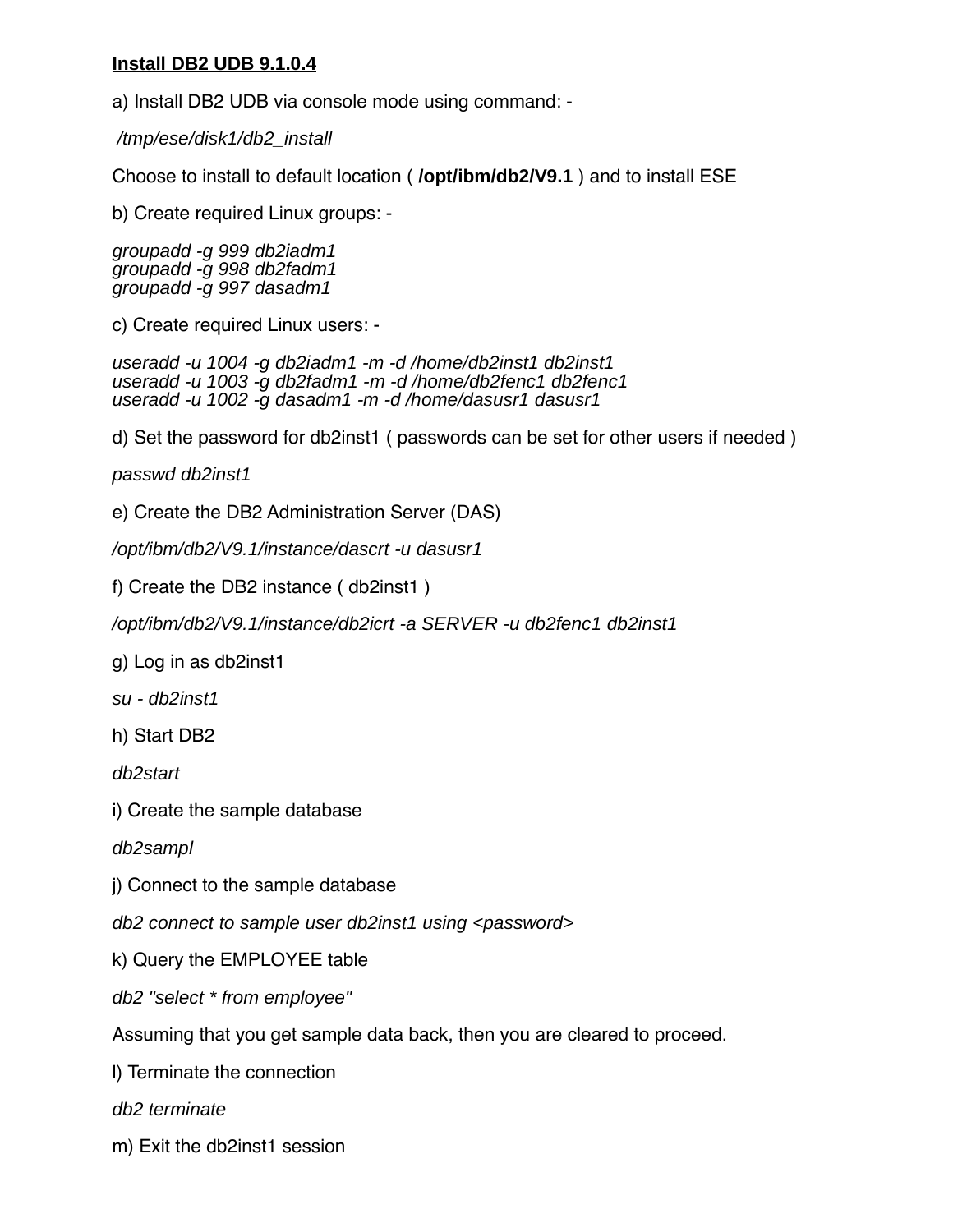# **Install WebSphere Portal Server 6.1.0.1**

a) Unpack images: -

| C1TL1ML.zip |
|-------------|
| C1TQ8ML.tgz |
| C1TR9ML.tgz |
| C1U2UML.zip |
| C1U2XML.zip |
| C1U30ML.zip |
| C1U34ML.zip |
|             |

to **/tmp** using the following **unpack.sh** script: -

```
unzip C1TL1ML.zip -d /tmp/IL-Setup
mkdir /tmp/IL-1
tar -xvzf C1TQ8ML.tgz -C /tmp/IL-1
mkdir /tmp/IL-2
tar -xvzf C1TR9ML.tgz -C /tmp/IL-2
unzip C1U2UML.zip -d /tmp/IL-3
unzip C1U2XML.zip -d /tmp/IL-4
unzip C1U30ML.zip -d /tmp/IL-5
unzip C1U34ML.zip -d /tmp/IL-5A
```
b) Ensure sufficient disk space (4 GB minimum) in **/opt** 

c) Ensure fully qualifed hostname e.g. **stargate.uk.ibm.com**

e) Start console-mode installation: -

# /tmp/IL-Setup/install.sh -console

f) Step through installation, entering parameters where required. I chose to perform a full (non-admin) installation into **/opt/IBM/WebSphere** using the admin. ID of **wpsadmin**.

g) Update WAS JDK to latest ( **Fixpack 23 -> Java 1.5 SR9 -> j9vmxi3223ifx-20090225** ) level via **6.1.0-WS-WASSDK-LinuxX32-FP0000023.pak** using **WAS Update Installer 7.0.0.3** ( **7.0.0.3-WS-UPDI-LinuxIA32.zip** )

h) Update WAS ND to latest ( **Fixpack 23** ) level via **6.1.0-WS-WAS-LinuxX32- FP0000023.pak** using **WAS Update Installer 7.0.0.3** ( **7.0.0.3-WS-UPDI-LinuxIA32.zip** )

i) Update Portal to latest ( **6.1.0.2** ) via **6.1.0-WP-Multi-FP002.zip** using latest version of **Portal Update Installer** ( **PortalUpdateInstallerLIN.tar** )

# **Install Lotus Forms Server Webform Server 3.5**

a) Check that DB2 is started and, if not, manually start it ( run the command **db2start** as the DB2 user **db2inst1** )

b) As the DB2 user **db2inst1** run the SQL command: -

db2 create db WS\_ACDB

This database is used by the Webforms Server for access-control.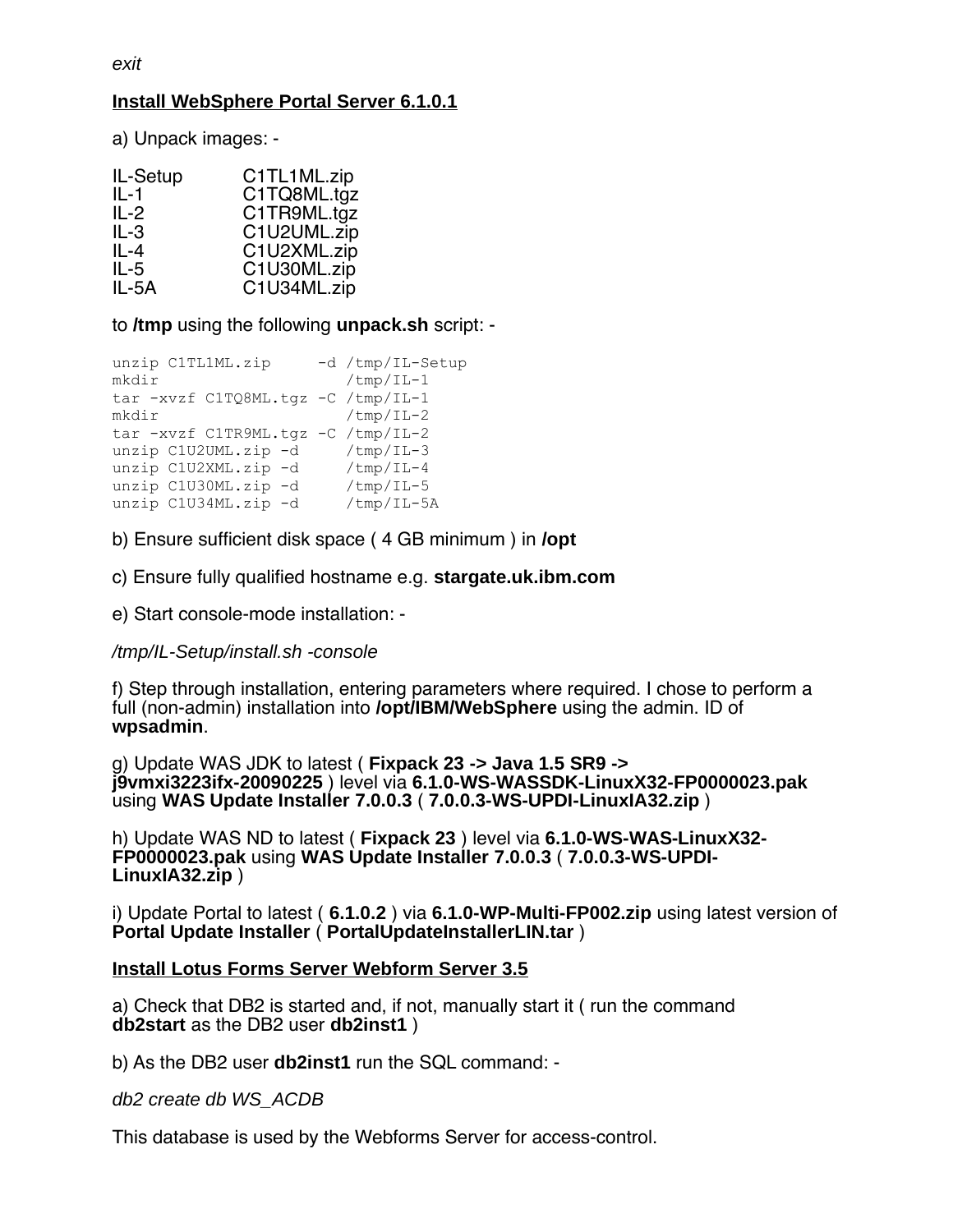# c) Unpack **C1KT3ML.tar.gz** to **/tmp** using **tar -xvzf**

## d) Run the command: -

## /tmp/LFServer\_35\_WebformServer\_Linux.bin -console

e) Install using the following defaults/options: -

| Language<br>Destination Directory<br><b>Installed Features</b><br>Installation Type<br>Deploy Translator to WAS<br>Deploy Samples to WAS<br>Database | $=$<br>$=$<br>$=$<br>$=$<br>$=$ | 6 (English)<br>/opt/IBM/LotusForms/Server/3.5/WebformServer<br>Shared File Cache / Log Server / Translator / Webform Server Samples<br>Typical<br>Yes<br>Yes<br>DB <sub>2</sub> |
|------------------------------------------------------------------------------------------------------------------------------------------------------|---------------------------------|---------------------------------------------------------------------------------------------------------------------------------------------------------------------------------|
| Database Name                                                                                                                                        | $=$                             | WS ACDB                                                                                                                                                                         |
| Host IP                                                                                                                                              |                                 | localhost                                                                                                                                                                       |
| Host Port                                                                                                                                            | $=$                             | 50000 (in my case; check using netstat or by inspecting /etc/services)                                                                                                          |
| Username                                                                                                                                             |                                 | db2inst1                                                                                                                                                                        |
| Password                                                                                                                                             | $=$                             | <password></password>                                                                                                                                                           |
| Database Driver Location                                                                                                                             |                                 | /home/db2inst1/sqllib/java                                                                                                                                                      |

- Check that the Database connection test completes successfully before continuing - if it fails, check (a) that DB2 is listening on the relevant port (b) the database exists (c) the user/password combination is correct and (d) the classpath is right - the latter caught me out MANY MANY TIMES

| <b>WAS Location</b>        | /opt/IBM/WebSphere/AppServer |
|----------------------------|------------------------------|
| Profile                    | wp_profile (in my case)      |
| Cell                       | starg (in my case)           |
| Node                       | starg (in my case)           |
| Server Name                | TranslatorServer             |
| <b>Application Name</b>    | TranslatorApp                |
| Sample Servlet             | WebFormSampleApp             |
| <b>Application Context</b> | /Samples                     |

and wait for the installation to complete.

At this point, the Webform Server should be running ( it's started by default ) and you can test by hitting the URL: -

#### http://stargate.uk.ibm.com:8085/Samples/FormListServlet

You should see a list of forms ( one, by default ), with two yellow icons to the left of the form name; the left-most icon will attempt to render the form in the rich client Lotus Forms Viewer whereas the right-most icon will render it, in the same page, using the Webform Server.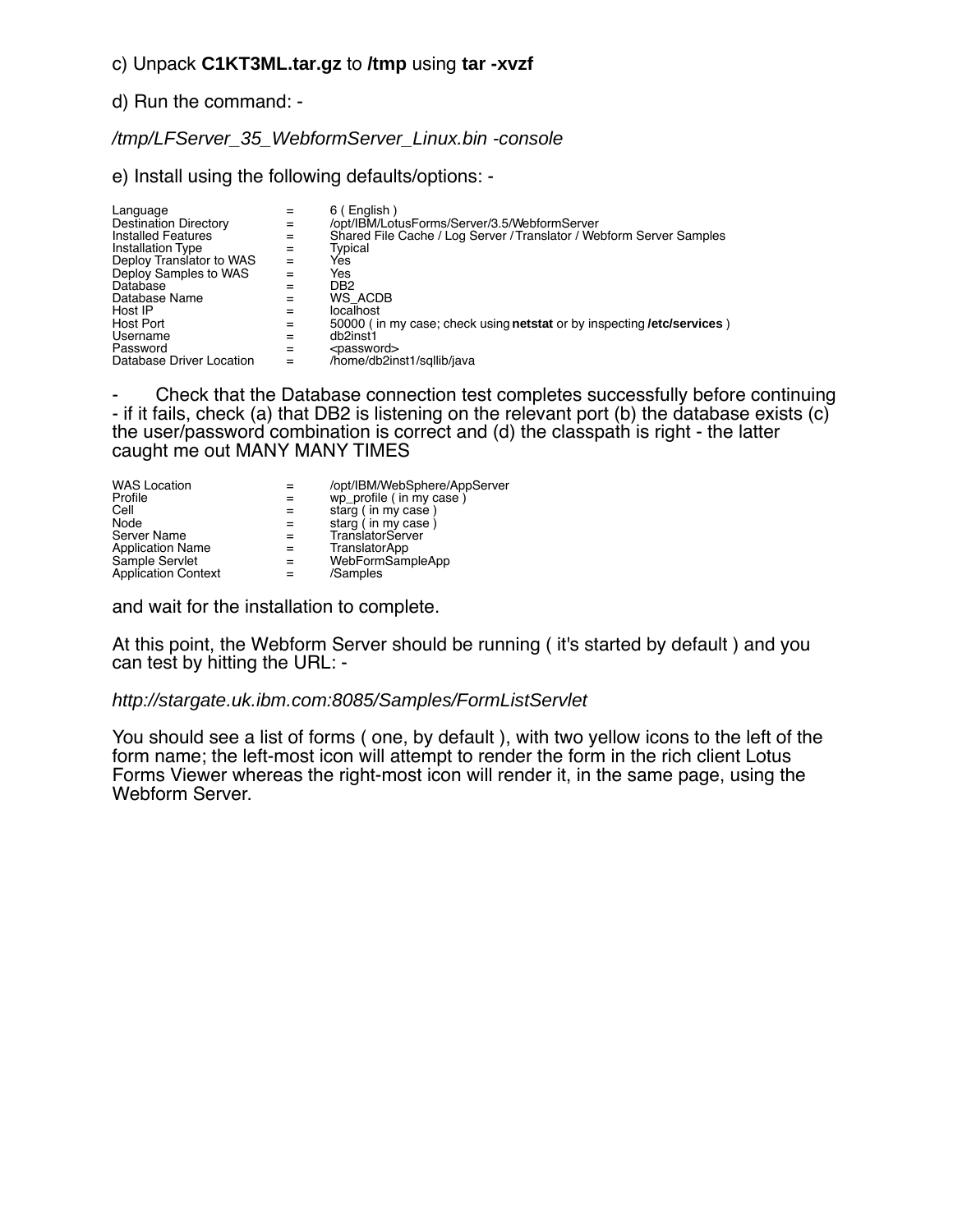#### Welcome to IBM Lotus Forms Server - Webform Server Samples

The forms in the following directory are provided to show application developers how to extend the Webforr create a Webform Server application, see the IBM Lotus Forms Server - Webform Server Administration Mi

Index of "Webform Server Samples" directory:

| <b>File Name</b>           | <b>Date Modified</b>      | <b>File Size</b> |
|----------------------------|---------------------------|------------------|
| <b>FormTemplates</b>       | 6/16/09 12:02 PM          | <b>DIR</b>       |
| <b>Submissions</b>         | 6/16/09 12:07 PM          | <b>DIR</b>       |
| Background Check.xfdl      | 6/16/09 12:11 PM          | 70.797K          |
| HouseholdCensusSurvey.xfdl | 6/16/09 12:10 PM 374.761K |                  |
| Job App Form.xfdl          | 6/16/09 12:11 PM 302.166K |                  |
| preapprovalForm.xfdl       | 10/24/08 3:47 PM 179.784K |                  |

**Open Local Form** 

If it's of interest, the sample form ( preapprovalForm.xfdl ) is actually stored within the sample web application here: -

#### **/opt/IBM/WebSphere/wp\_profile/installedApps/starg/WebformSampleApp.ear/ Samples.war/SampleForms**

so you simply copy new forms into this directory to have them automatically listed.

You can also use this URL: -

http://stargate.uk.ibm.com:8085/translator/Translate?Action=toolbelt

to bring up the traditional Workplace Forms web UI, which allows you to browse the fle system and render the form from XFDL to XHTML.

**BBBBB** 

|                | Welcome to IBM Lotus Forms Server - Webform Server                                                                                                                                                                                                                                        |
|----------------|-------------------------------------------------------------------------------------------------------------------------------------------------------------------------------------------------------------------------------------------------------------------------------------------|
|                | Webform Server allows you to use a Web browser to view and complete XFDL forms. The toolbar buttons provide the<br>following functionality:                                                                                                                                               |
| 团              | Opens any XFDL form that is available on the local computer or network.<br>Shortcut key: Alt + O                                                                                                                                                                                          |
| $\blacksquare$ | Saves the current form to the local computer as an XFDL file.<br>Shortcut key: Alt + S                                                                                                                                                                                                    |
| 8              | Prints the form to the local printer.<br>Shortcut key: Alt + P                                                                                                                                                                                                                            |
| 园              | Refreshes the form, which updates all of the computes in the form.<br>Shortcut kev: Alt + R                                                                                                                                                                                               |
| $\Box$         | Toggles the accessibility mode. When this mode is active, you will see an enhanced focus indicator on any item<br>that has the focus. As well, the form will provide additional information to active screen readers to assist users<br>with visual impairments.<br>Shortcut key: Alt + H |
| 园              | Provides version and copyright information for Webform Server.<br>Shortcut key: Alt + I                                                                                                                                                                                                   |
|                | To begin using Webform Server, use the Open button to open a form.                                                                                                                                                                                                                        |

# **Install Lotus Forms Server API 3.5**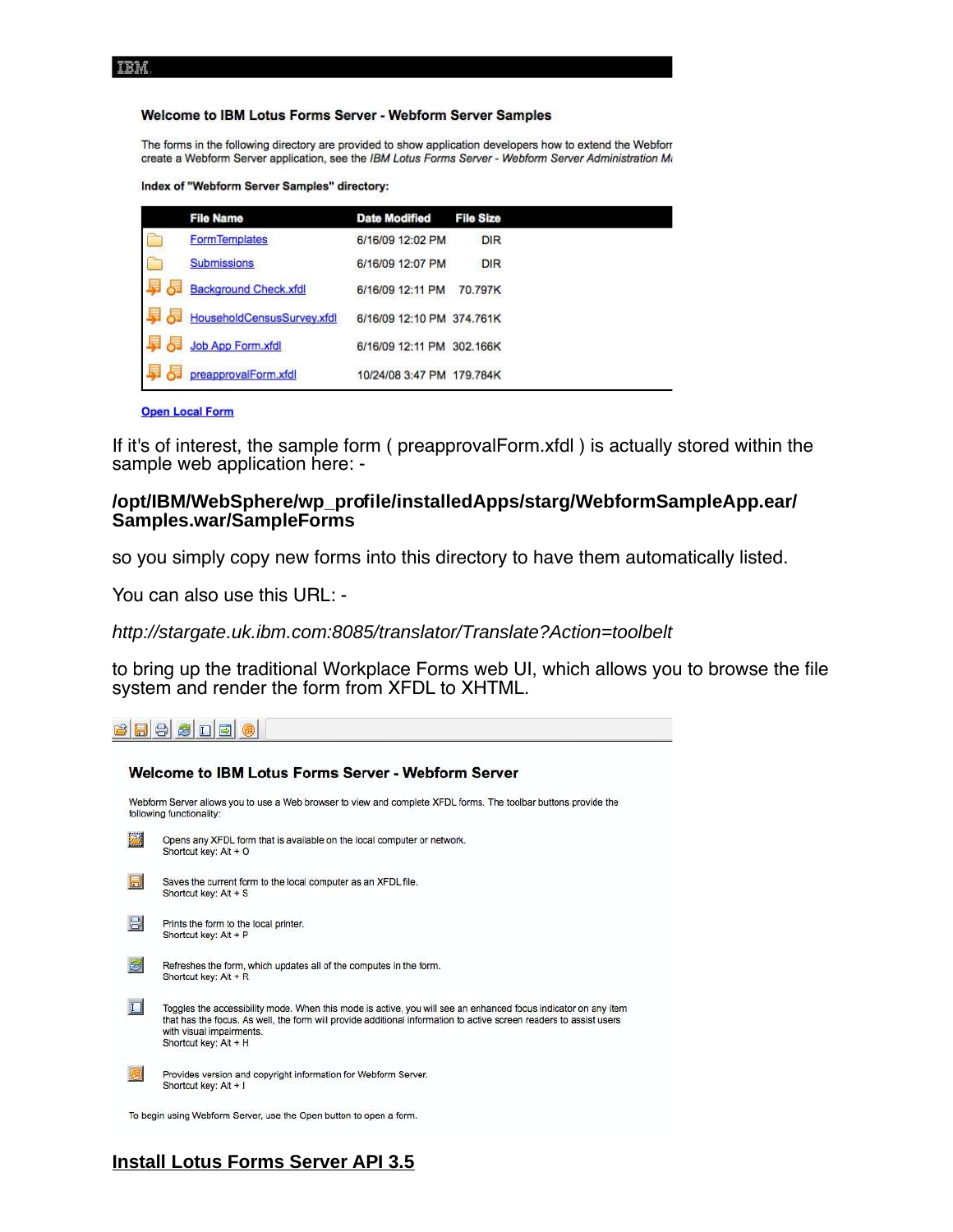a) Run the command: -

# /tmp/LFServer\_35\_API\_Linux.bin -console

b) Install using the following defaults/options: -

| Language<br><b>Destination Directory</b><br>Type of Installation<br>Deploy to WAS<br>Location of WAS<br><b>WAS Profile</b><br>Cell | 6 (English)<br>/opt/IBM/LotusForms/Server/3.5<br>2 (Runtime)<br>Yes<br>/opt/IBM/WebSphere/AppServer<br>wp_profile (in my case)<br>starg (in my case) |
|------------------------------------------------------------------------------------------------------------------------------------|------------------------------------------------------------------------------------------------------------------------------------------------------|
| Node                                                                                                                               | starg (in my case)                                                                                                                                   |
| Server                                                                                                                             | WebSphere Portal                                                                                                                                     |

and wait for the installation to complete.

### **Configure WebSphere Portal to use the Lotus Forms API ( required in order that the sample portlets can interact with the Webform server which is running on a different WAS instance/JVM )**

a) Copy the Lotus Forms redistributable code into the server's **/usr/lib** directory.

cp -r -p /opt/IBM/LotusForms/Server/3.5/API/redist/Linux/\* /usr/lib

This should copy three binary files: -

# **libpe\_cc.so libpe\_java.so libuwi\_java.so**

as well as a subdirectory, **PureEdge**, with its associated subdirectories, **76/demand**, **76/java** and **76/system**.

b) Verify that the fle **/etc/PureEdgeAPI.ini** and the subdirectory **/etc/PureEdge** have been created by the installation processes.

c) Launch the administration console for WebSphere Portal ( you may need to start the **server1** or **WebSphere\_Portal** instances if not already started ). In my case, I have **WebSphere Portal running, and use the following URL to access the console: -**

https://stargate.uk.ibm.com:10041/ibm/console

c) Navigate to **Environment** -> **WebSphere Variables**

d) Navigate to the scope of the node that contains the WebSphere\_Portal instance ( in my case, this is **Cell=starg, Node=starg** )

e) Check that the following two variables exist: -

LFS\_API\_DIR /usr/lib LFS<sup>-</sup>API<sup>-</sup>LIB\_DIR\${LFS\_API\_DIR}/PureEdge/76/java/classes

f) Save the WebSphere configuration

g) Under **Servers** -> **Application Servers**, navigate into the **WebSphere\_Portal** instance

h) Drill into **Java and Process Management** -> **Process Definition** -> **Environment Entries** and ensure that the **LD\_LIBRARY\_PATH** entry has: -

\${LFS\_API\_DIR}:\${LFS\_API\_DIR}/PureEdge/76/system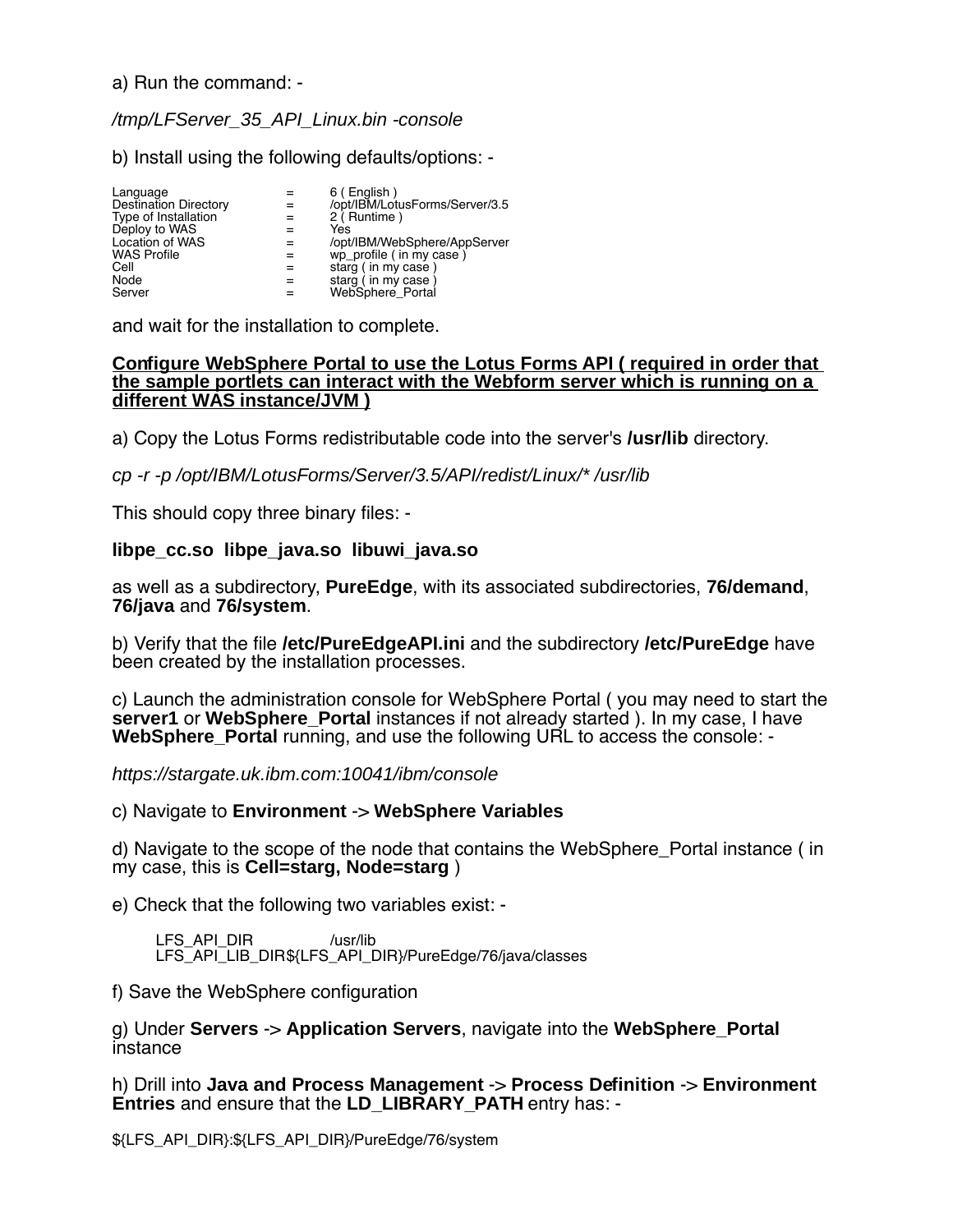appended to it.

i) Drill into **Environment** -> **Shared Libraries** and, under the scope of the node ( **Cell=starg, Node=starg** in my case ), ensure that there is a library named LFS API LIB set to the following value: -

\${LFS\_API\_LIB\_DIR}/pe\_api.jar \${LFS\_API\_LIB\_DIR}/pe\_api\_native.jar \${LFS\_API\_LIB\_DIR}/commons-codec.jar \${LFS\_API\_LIB\_DIR}/xmlsec-1.4.1.jar

j) Under **Servers** -> **Application servers** -> **WebSphere\_Portal** -> **Class loader** -> <**name>** check that there is a **Library Reference** named **LFS\_API\_LIB**.

# **Deploy the sample portlets**

a) (Re)start WebSphere Portal

b) Log in as **wpsadmin** ( or equivalent )

c) Navigate to the **Administration** portlet

d) Under **Portlet Management** -> **Web modules**, choose to install the sample portlets, which are packaged in the following WAR file: -

### **/opt/IBM/LotusForms/Server/3.5/WebformServer/samples/portlet/ WebformPortletSample.war**

These portlets: -

| Title                  | <b>Description</b>       |
|------------------------|--------------------------|
| <b>FormListPortlet</b> | Form List Sample Portlet |
| <b>FormViewPortlet</b> | Form View Sample Portlet |

are packaged in a single portlet application, **WebformReleaseSamples**

e) Under **Portal User Interface** -> **Manage Pages**, choose to create a new page called **Lotus Forms** - I chose to create this page under **Content Root** -> **Home** e.g.

- Getting Started
- Web 2.0 Introduction
- Feeds
- Gadgets
- Lotus Forms

f) Deploy the two LF portlets to this page; I chose to deploy the List portlet directly above the View portlet ( note the portlet titles contain the word **Form** rather than **Forms** when searching for them ... )

#### g) Navigate to the **Home** -> **Lotus Forms** page

h) The List and View portlets should be displayed. In a similar manner to the sample web application, you should see a single form list ( preapprovalForm.xfdl ) - select the right-most link to have the form rendered by the Webform server into the View portlet.